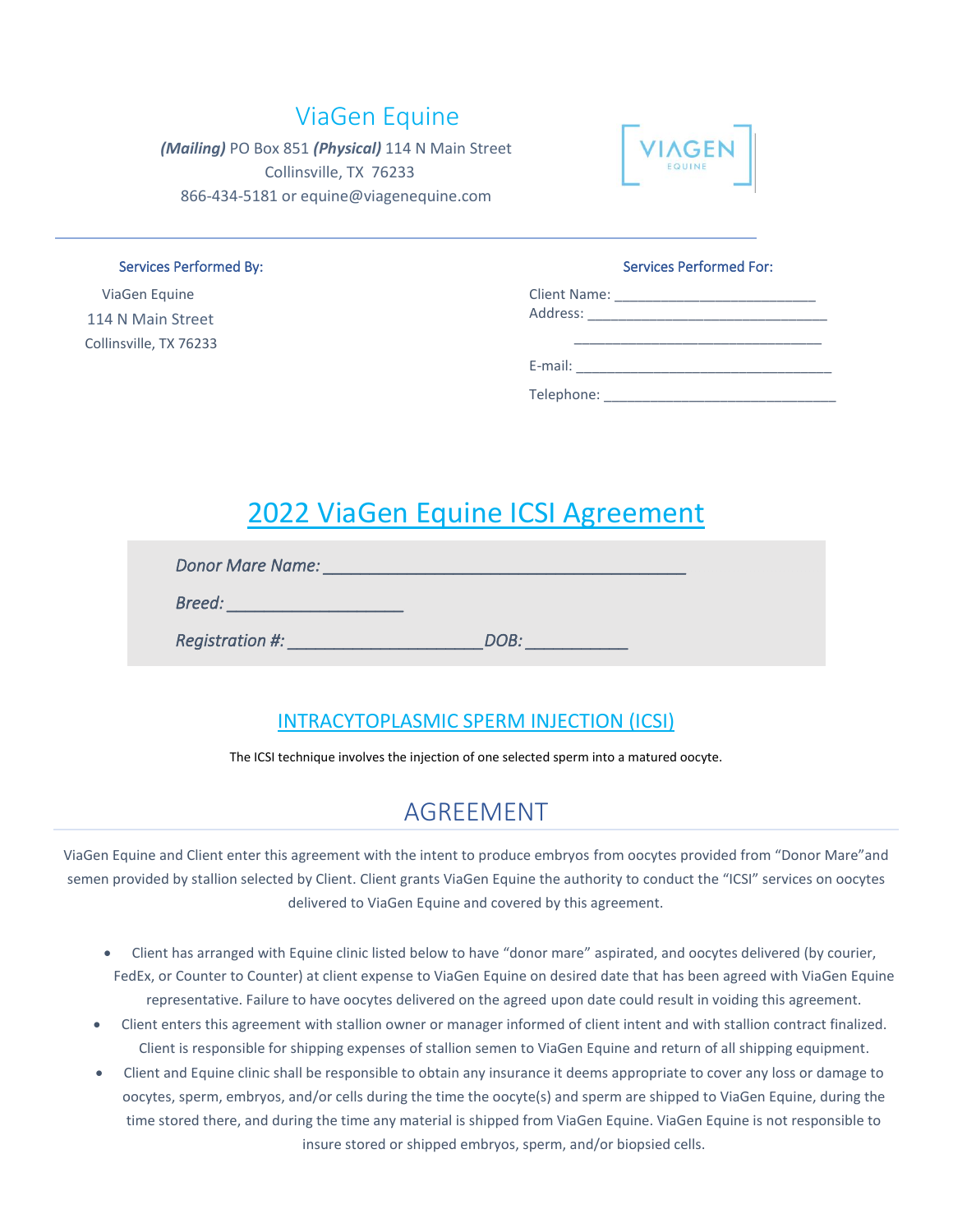• ViaGen Equine will evaluate the oocytes upon receipt, attempt to mature them, and if matured, fertilize them via ICSI. ViaGen Equine will perform the services requested by Client according to the 2022 Fee's listed below. **A credit card must be on file before we continue with any services and this agreement must be completed and returned.**

#### Stallion Information

| STALLION #1                                                                                                                                                                                                                   |
|-------------------------------------------------------------------------------------------------------------------------------------------------------------------------------------------------------------------------------|
| # of Pregnancies desired:                                                                                                                                                                                                     |
| Contact Name: Name   Name   Name   Name   Name   Name   Name   Name   Name   Name   Name   Name   Name   Name   Name   Name   Name   Name   Name   Name   Name   Name   Name   Name   Name   Name   Name   Name   Name   Name |
| Number: 1999 - 1999 - 1999 - 1999 - 1999 - 1999 - 1999 - 1999 - 1999 - 1999 - 1999 - 1999 - 1999 - 1999 - 199                                                                                                                 |
|                                                                                                                                                                                                                               |
| # of Pregnancies desired:                                                                                                                                                                                                     |
| Contact Name: Name and Contact Name and Contact Name and Contact Name and Contact Association of the United States                                                                                                            |
| Number: 2008 - 2008 - 2010 - 2010 - 2010 - 2010 - 2010 - 2010 - 2010 - 2010 - 2010 - 2010 - 2010 - 2010 - 2010                                                                                                                |
|                                                                                                                                                                                                                               |
| # of Pregnancies desired:                                                                                                                                                                                                     |
| Contact Name: <u>Contact Name: Contact Name:</u>                                                                                                                                                                              |
|                                                                                                                                                                                                                               |
|                                                                                                                                                                                                                               |

#### CLINIC AND VETERINARIAN (Performing Aspiration)

*Name of Facility:\_\_\_\_\_\_\_\_\_\_\_\_\_\_\_\_\_\_\_\_\_\_\_\_\_\_\_\_\_\_\_\_\_*

*Contact Name:\_\_\_\_\_\_\_\_\_\_\_\_\_\_\_\_\_\_\_\_\_\_\_\_\_\_\_\_\_*

*Number:\_\_\_\_\_\_\_\_\_\_\_\_\_\_\_\_\_\_\_\_\_\_\_\_\_\_\_\_\_\_\_\_\_\_\_\_*

EMBRYO TRANSFER FACILITY (Recips)

*Name of Facility:\_\_\_\_\_\_\_\_\_\_\_\_\_\_\_\_\_\_\_\_\_\_\_\_\_\_\_\_\_\_\_\_\_\_\_\_\_\_\_\_\_*

*Contact Name:\_\_\_\_\_\_\_\_\_\_\_\_\_\_\_\_\_\_\_\_\_\_\_\_\_\_\_\_\_\_\_\_\_\_\_\_\_\_\_\_\_*

*Number:\_\_\_\_\_\_\_\_\_\_\_\_\_\_\_\_\_\_\_\_\_\_\_\_\_\_\_\_\_\_\_\_\_\_\_\_\_\_\_\_\_\_\_\_\_\_*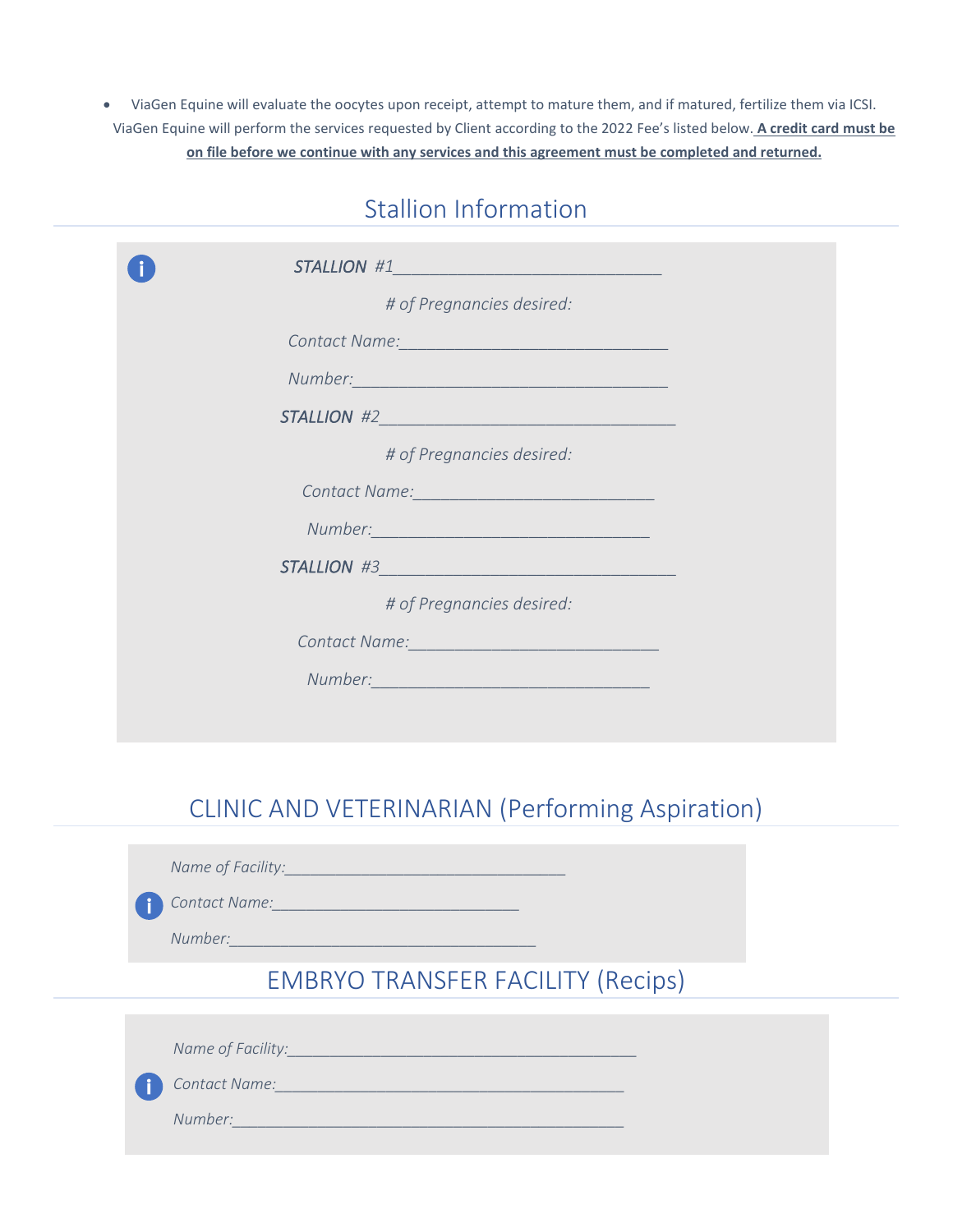#### 2022 FEE SCHEDULE

Embryo Production

| ICSI FROM RECEIVED OOCYTE(s)  | \$700 oocyte processing fee<br>Additional \$350 each for      |
|-------------------------------|---------------------------------------------------------------|
|                               | fertilization from multiple<br>stallions                      |
| ICSI FROM RECEIVED OVARY(ies) | \$1200 for ovary processing fee;<br>Additional \$350 each for |
|                               | fertilization from multiple                                   |
| EACH MATURE EMBRYO            | stallions                                                     |
| <b>PRODUCED</b>               | \$750/per Embryo                                              |
| <b>EACH EMBRYO FROZEN</b>     | \$300                                                         |
| EACH EMBRYO FROZEN with       | \$500                                                         |
| <b>MANIPULATION REQUIRED</b>  |                                                               |
| EACH EMBRYO STORED FROZEN     | \$100/year stored                                             |
| EACH EMBRYO WARMED FOR        | \$200                                                         |
| SHIPPING (DOES NOT INCLUDE    |                                                               |
| SHIPPING)                     |                                                               |

#### WARRANTY

By your signature hereto, you agree that ViaGen Equine shall attempt produce an embryo or embryos from received oocytes by performing a procedure called intracytoplasmic sperm injection (ICSI). You understand and acknowledge that there are multiple risks inherent in production. You also recognize the possible risk or loss of oocytes/embryos, and the complications related to such procedures. Under no circumstances shall ViaGen Equine be liable for direct or special damages, nor any indirect or consequential damages, or any other damage or loss resulting from the handling, removal, production, and freezing of any oocytes or successful embryos produced.

NO WARRANTY FOR A PARTICULAR PURPOSE, NOR OF MERCHANTABILITY OF OOCYTES OR EMBRYOS, OR SERVICES, OR ANY OTHER EXPRESS OR IMPLIED WARRANTY, SHALL EXIST EXCEPT AS OTHERWISE PROVIDED IN THIS AGREEMENT.

> • ViaGen Equine makes no guarantee as to the fertility of "donor". You agree and hereby waive any claim against ViaGen Equine and agree to hold ViaGen Equine harmless against any liability of oocytes or embryo(s), or loss or damage of oocytes or embryo(s)

#### GOVERNING LAW

This agreement shall be governed by and construed in accordance with Texas law.

Agreement.

This Agreement constitutes the parties' sole agreement and supersedes any prior understandings or written or oral agreements between the parties with respect to the subject matter.

Amendment. No amendment, modification, or alteration of the terms of this Agreement are binding unless in writing, dated subsequent to the date of this Agreement, and duly executed by the parties.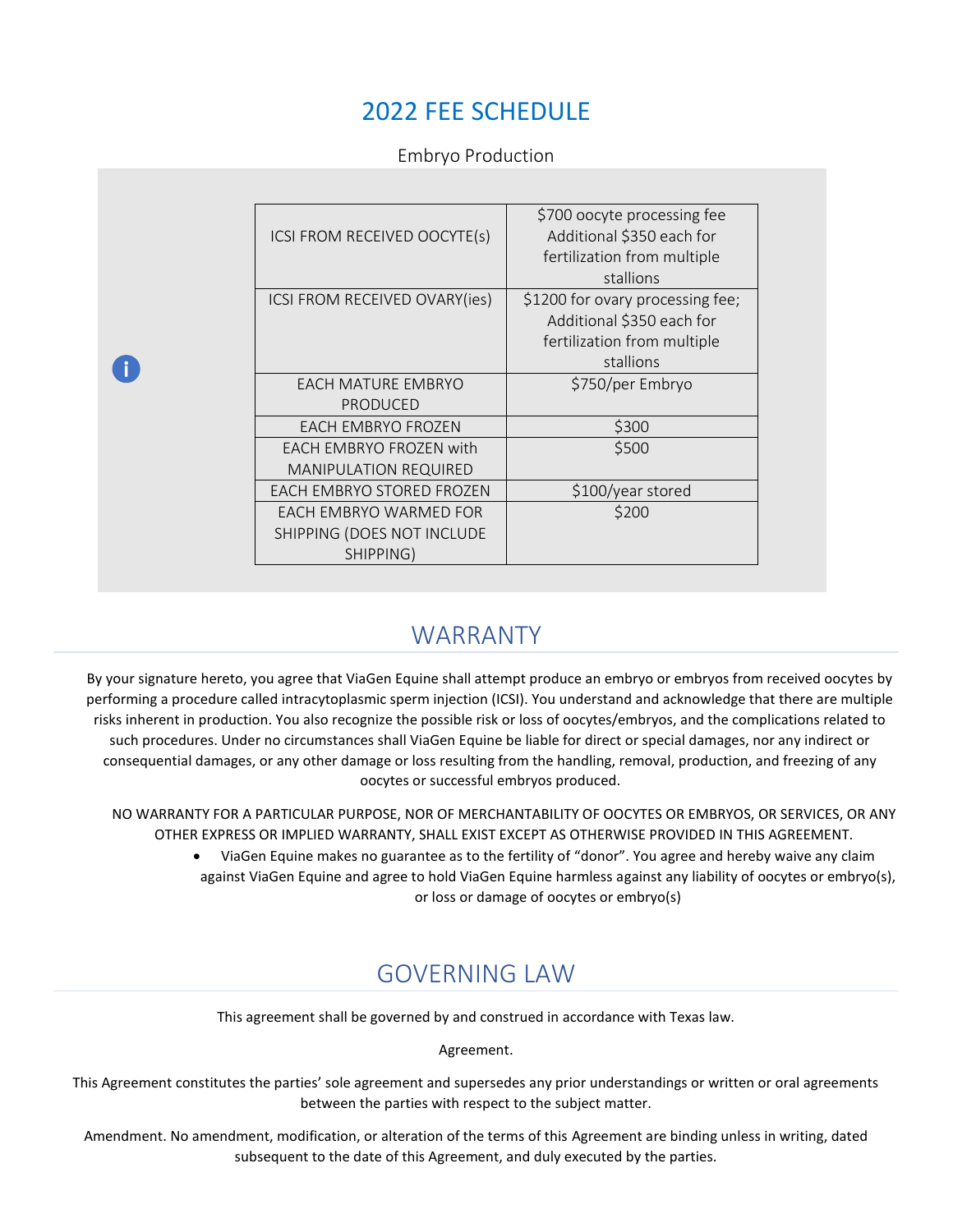Waiver of Jury Trial. NO PARTY TO THIS AGREEMENT OR ANY ASSIGNEE, SUCCESSOR, HEIR OR PERSONAL REPRESENTATIVE OF A PARTY SHALL SEEK AND EACH SUCH PARTY AND PERSON HEREBY UNCONDITIONALLY, KNOWINGLY, INTENTIONALLY AND IRREVOCABLY WAIVES THE RIGHT TO A JURY TRIAL IN ANY LAWSUIT, PROCEEDING, COUNTERCLAIM OR ANY OTHER LITIGATION PROCEDURE BASED UPON OR ARISING OUT OF THIS AGREEMENT OR ANY OF THE OTHER AGREEMENTS OR THE DEALINGS OR THE RELATIONSHIP BETWEEN THE PARTIES. NO PARTY WILL SEEK TO CONSOLIDATE ANY SUCH ACTION, IN WHICH A JURY TRIAL HAS BEEN WAIVED, WITH ANY OTHER ACTION IN WHICH A JURY TRIAL CANNOT OR HAS NOT BEEN WAIVED. THE PROVISIONS OF THIS SECTION HAVE BEEN FULLY DISCUSSED BY THE PARTIES HERETO, AND THESE PROVISIONS SHALL BE SUBJECT TO NO EXCEPTIONS. NEITHER PARTY HAS IN ANY WAY AGREED WITH OR REPRESENTED TO THE OTHER PARTY THAT THE PROVISIONS OF THIS SECTION WILL NOT BE FULLY ENFORCED IN ALL INSTANCES.

Counterparts. This Agreement may be executed in any number of counterparts (including by means of facsimile or PDF/email), each of which will be deemed an original. The counterparts will together constitute but one agreement. Any signature on a copy of this Agreement, or on any document necessary or convenient thereto, sent by electronic transmission or facsimile, will be binding upon transmission, and the electronic or facsimile copy may be utilized for the purposes of this Agreement. By your signature hereto, you certify that you represent the interest of, or are the legal owner of the Horse listed above, and hereby apply for services under the terms of this Agreement.

|            |                                                                                                                                                                                                                                      | M/C VISA AMEX DISCOVER                          |                                            |                                                                                                         |  |
|------------|--------------------------------------------------------------------------------------------------------------------------------------------------------------------------------------------------------------------------------------|-------------------------------------------------|--------------------------------------------|---------------------------------------------------------------------------------------------------------|--|
|            | Name on Card                                                                                                                                                                                                                         |                                                 |                                            |                                                                                                         |  |
|            |                                                                                                                                                                                                                                      |                                                 |                                            |                                                                                                         |  |
|            |                                                                                                                                                                                                                                      |                                                 |                                            | Billing address of Cardholder: Same as above                                                            |  |
|            |                                                                                                                                                                                                                                      |                                                 |                                            |                                                                                                         |  |
|            | CC#                                                                                                                                                                                                                                  |                                                 |                                            |                                                                                                         |  |
|            |                                                                                                                                                                                                                                      | EXP DATE _______________CVV_____________ZipCode |                                            |                                                                                                         |  |
|            |                                                                                                                                                                                                                                      |                                                 |                                            |                                                                                                         |  |
|            | With my signature, I agree and authorize my credit card to be charged for any and all charges on any of my donor<br>authorization be suspended, however, all charges that are due WILL be charged up and until the authorization has | shipments, chute fees, board, etc are due.      | <b>Client Signature</b><br>been suspended. | mare oocytes and embryos. I understand that only by written notice, sent via certified letter, may this |  |
|            | IN WITNESS WHEREOF, the parties hereto have caused this SOW to be effective as of the day, month and year first written above.                                                                                                       |                                                 |                                            |                                                                                                         |  |
|            | Client Name: Manual Manual Manual Manual Manual Manual Manual Manual Manual Manual Manual Manual Manual Manual                                                                                                                       |                                                 |                                            | ViaGen Equine                                                                                           |  |
| Signature: |                                                                                                                                                                                                                                      |                                                 |                                            | Signature:                                                                                              |  |
|            |                                                                                                                                                                                                                                      |                                                 |                                            |                                                                                                         |  |
| Date       |                                                                                                                                                                                                                                      |                                                 | Date                                       |                                                                                                         |  |

### CREDIT CARD AUTHORIZATION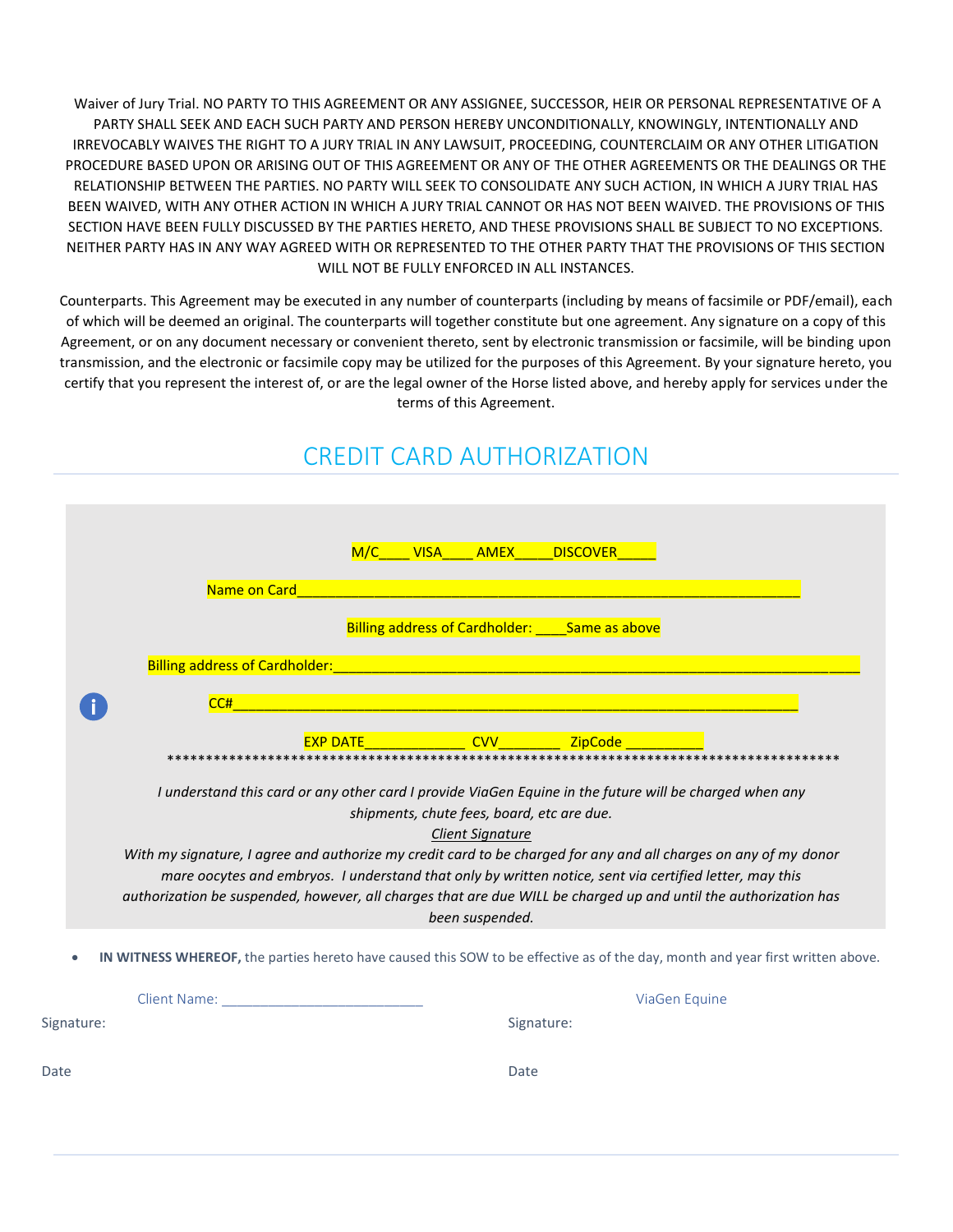

# **ADVANCED REPRODUCTIVE SERVICES** 866-434-5181 • VIAGENEQUINE.COM

#### **2022 FEES**

#### **INTRACYTOPLASMIC SPERM INJECTION (ICSI)**

The ICSI technique involves the injection of one single sperm cell into a matured oocyte, culturing the injected **egg until it divides, with the intent to produce a viable embryo t**

| \$700<br><b>Additional \$350 each for</b>       |
|-------------------------------------------------|
| fertilization from 2nd stallion and             |
| <b>3rd stallion</b>                             |
| \$1200                                          |
| Additional \$350 each for                       |
| fertilization from 2 <sup>nd</sup> stallion and |
| 3 <sup>rd</sup> stallion                        |
| \$750/per Embryo                                |
|                                                 |

#### **FREEZING, WARMING AND SHIPPING**

**Once we have successfully produced embryo's, we move to the next step of the process.**

| <b>FREEZING PER EMBRYO</b>                                            | \$300                          |
|-----------------------------------------------------------------------|--------------------------------|
| <b>Embryo Freezing with Manipulation</b><br><b>Required</b>           | \$500                          |
| <b>WARMING OF FROZEN EMBRYO (DOES</b><br><b>NOT INCLUDE SHIPPING)</b> | \$200                          |
| SHIPPING TO CHOSEN RECIPIENT FARM                                     | <b>PRICE TBD WITH LOCATION</b> |